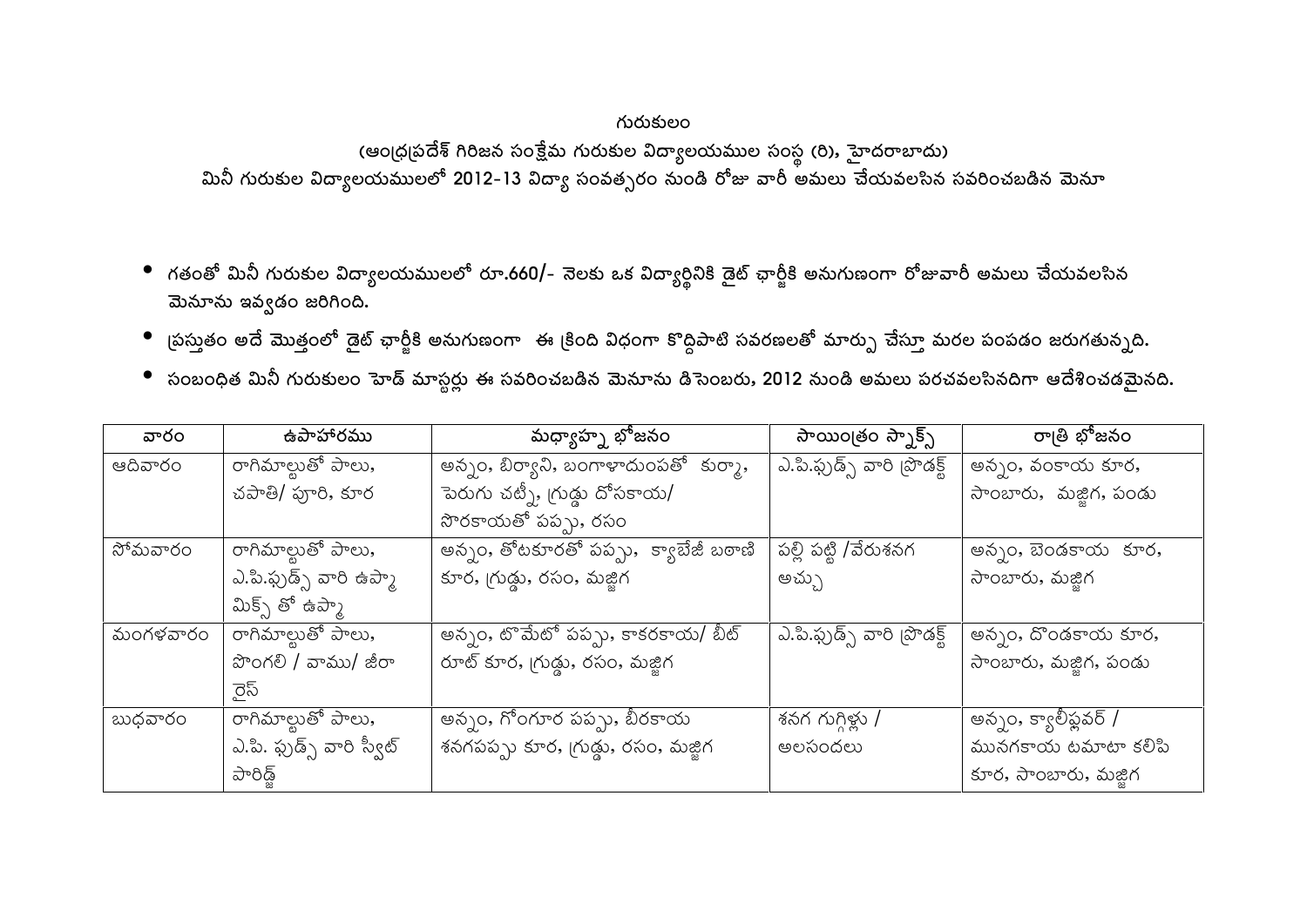| వారం     | ఉపాహారము                           | మధ్యాహ్న భోజనం                                 | సాయింౖతం స్బాక్స్           | రా౹తి భోజనం                 |
|----------|------------------------------------|------------------------------------------------|-----------------------------|-----------------------------|
| గురువారం | ంగిమాల్టుతో పాలు <b>,</b>          | అన్నం, దోసకాయ పప్పు, వంకాయ బఠాణి,              | ఎ.పి.ఫ్చుడ్స్ వారి [పొడక్ట్ | అన్నం, పొట్టకాయ /           |
|          | ఫ్రులిహార                          | గ్రుడ్డు, రసం, మజ్జిగ                          |                             | గోరుచిక్కుడు, సాంబారు,      |
|          |                                    |                                                |                             | మజ్జిగ, పండు                |
| శు౹కవారం | రాగిమాల్టుతో పాలు, ఇ <u>డ్ల</u> ీ, | అన్నం, బచ్చలి / మెంతి కూర పప్పు,               | ఉడకబెట్టిన బొబ్బర్లు /      | అన్నం, అరటికాయ / టమాటా      |
|          | సాంబారు / చట్నీ                    | చిక్కుడు/క్యారెట్ కర్రి, గ్రుడ్డు, రసం, మజ్జిగ | ఉలవలతో చేసిన                | దోసకాయ కలిపి కూర,           |
|          |                                    |                                                | గుగ్గిళ్లు                  | సాంబారు, మజ్జిగ             |
| శనివారం  | రాగిమాల్టుతో పాలు, ఎ.పి.           | అన్నం, పాలకూర / మునగాకు పప్పు, బీన్స్          | స్వీటు (రవ్వలడ్డూ /         | అన్నం, మిక్సిడ్ విజిటబుల్స్ |
|          | ఫ్చుడ్స్ వారి కిచిడి మిక్స్        | / బీట్రూటు కూర, గ్రుడ్డు, రసం, మజ్జిగ          | $\frac{2}{3}$ సమీయా)        | కూర, సాంబారు, మజ్జిగ        |

గమనికః- ైపైన పేర్కొనబడిన మెనూను ఖచ్చితంగా అమలు చేయవలెను. ైపైన మెనూలో పేర్కోనబడిన కూరగాయలు లేనప్పుడు అందుబాటులో ఉన్న కూరగాయలు ఉపయోగించవచ్చును. ఏ ఒక్క ఆకు కూర / కాయగూర వరుస దినాలలో ఇవ్వరాదు, అదే విధంగా వారంలో రెండు పర్యాయముల కంటే ఎక్కువగా ఉపయోగించరాదు. వివిధ సీజన్లలో దొరికే తాజా పండ్లు ఇవ్వవలెను. (పతి దినం ఖచ్చితంగా కోడి గ్రుడ్డు అందచేయవలెను.

త్రతి దినం హాస్థలుకు ఇవ్వబడిన సరుకుల వివరములు డైలీ ఇష్యూ రిజిష్టరు లో నమోదు చేయవలెను. అదే విధంగా ఎప్పటికప్పుడు స్థాకు రిజిష్టరులో కొనుగోలు చేసిన సరుకులు / వినియోగించిన వస్తువుల వివరములు నమోదు చేయవలెను. `ఈ క్రమంలో నెలవారీ `ప్రభుత్వం నిర్దేశించిన డైట్ చార్జీలను దృష్టిలో ఉంచుకుని పెర్ క్యాపిటా మించకుండా విద్యార్థులకు పౌష్టికాహారం అందచేయవలెను.

విద్యార్థి ఒక్కంటికి కూరగాయలు మధ్యాహ్నం భోజనంలో 40 గ్రాములు, మరియు పప్పులో 15 గ్రాములు చొప్పున రాత్రి భోజనంలో 70 గ్రాములు మరియు సాంబారులో 10 గ్రాముల చొప్పున వినియోగించవలేను.

ఉదయం అల్పాహరం (సోమవారం, బుధవారం మరియు శనివారం) మరియు సాయంత్రం అల్పాహరం (ఆదివారం, మంగళవారం మరియు గురువారం) నిర్దేశించబడిన సరుకులు ఆంధ్రప్రదేశ్ ఫ్రుడ్స్ (ఆంధ్రప్రదేశ్ ప్రభుత్వ అనుబంధ సంస్థ), హైదరాబాదు వారిచే సరఫరా చేయబడును.

> సం/-కార్యదర్శి గురుకులం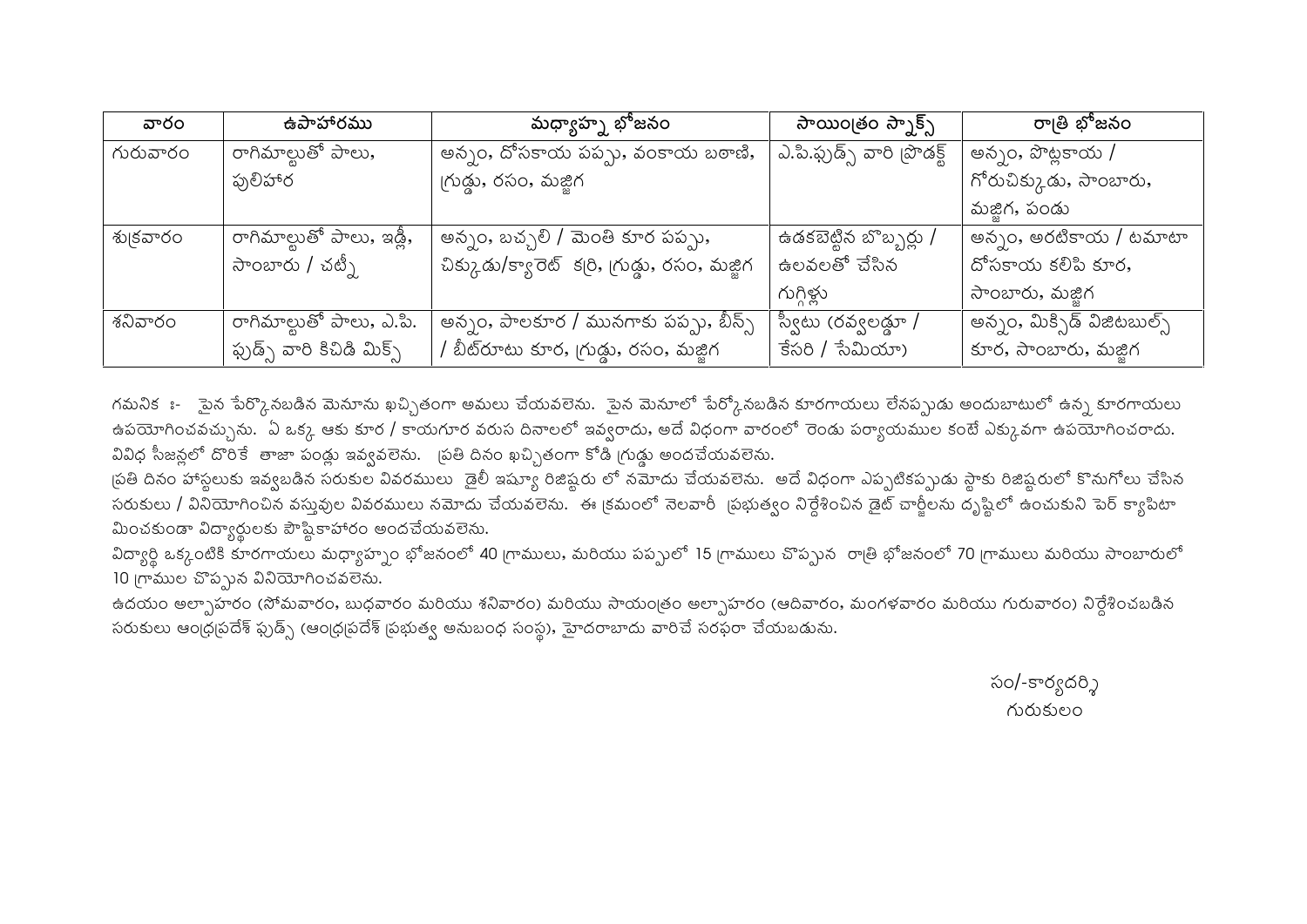|                |                                                                     |                                |                                | <b>APTWRIE Society (GURUKULAM)</b>                                           |                                                         |                                   |                                                                                                |
|----------------|---------------------------------------------------------------------|--------------------------------|--------------------------------|------------------------------------------------------------------------------|---------------------------------------------------------|-----------------------------------|------------------------------------------------------------------------------------------------|
|                | Educational Complexes (Mini Gurukulams) - ITEM WISE EXPENSES in Rs. |                                |                                |                                                                              |                                                         |                                   |                                                                                                |
|                |                                                                     |                                | As per market rates in<br>2008 |                                                                              |                                                         | As per market rates in<br>2012    |                                                                                                |
| S.No           | Item                                                                | Quantity<br>(Kgs)              | Rate<br>(in Rs.)               | Avg. Daily<br>Exp.<br>Per Each<br><b>Student</b><br>(in Rs.) (30.5)<br>days) | Quantity<br>(kgs)                                       | Rate<br>(in Rs.)                  | Avg. Daily<br>Exp.Per<br>Each<br><b>Student</b><br>(in Rs.)<br>(30.5 days<br>@ Rs.800/-<br>pm) |
| 1              | Rice                                                                | 0.425                          | 4.00                           | 1.70                                                                         | 0.400                                                   | 1.00                              | 0.40                                                                                           |
| $\overline{2}$ | Red Gram Dal                                                        | 0.020                          | 62.00                          | 1.24                                                                         | 0.015                                                   | 64.00                             | 0.96                                                                                           |
| 3              | Palm Oil                                                            | 0.015                          | 75.00                          | 1.13                                                                         | 0.013                                                   | 56.00                             | 0.73                                                                                           |
| 4              | Tamarind                                                            | 0.010                          | 70.00                          | 0.70                                                                         | 0.006                                                   | 50.00                             | 0.30                                                                                           |
| 5              | <b>Chilly Powder</b>                                                | 0.003                          | 120.00                         | 0.36                                                                         | 0.003                                                   | 100.00                            | 0.30                                                                                           |
| 6              | <b>Black Gram Dal</b>                                               | 0.004                          | 70.00                          | 0.28                                                                         | 0.004                                                   | 70.00                             | 0.28                                                                                           |
| $\overline{7}$ | Green Gram Dal                                                      | 0.003                          | 40.00                          | 0.12                                                                         | 0.002                                                   | 80.00                             | 0.16                                                                                           |
| 8              | <b>Bengle Gram Dal</b>                                              | 0.002                          | 70.00                          | 0.14                                                                         | 0.002                                                   | 80.00                             | 0.16                                                                                           |
| 9              | <b>Ground Nuts</b>                                                  | 0.004                          | 68.00                          | 0.27                                                                         | 0.003                                                   | 80.00                             | 0.24                                                                                           |
| 10             | Putnalu                                                             | 0.003                          | 46.00                          | 0.14                                                                         | 0.003                                                   | 70.00                             | 0.21                                                                                           |
| 11             | Idly Ravva                                                          | 0.010                          | 20.00                          | 0.20                                                                         | 0.008                                                   | 26.00                             | 0.21                                                                                           |
| 12             | Bombay Ravva / Upama mix                                            | 0.012                          | 24.00                          | 0.29                                                                         | 0.012                                                   | 42.00                             | 0.50                                                                                           |
| 13             | Bansi Ravva / Sweet porridge                                        | 0.012                          | 24.00                          | 0.29                                                                         | 0.012                                                   | 42.00                             | 0.50                                                                                           |
| 14             | Kicidi mix                                                          |                                | 0.50                           | 0.00                                                                         | 0.012                                                   | 42.00                             | 0.50                                                                                           |
| 15             | Dry Chilly                                                          | 0.001                          | 120.00                         | 0.12                                                                         | 0.001                                                   | 100.00                            | 0.10                                                                                           |
| 16             | <b>Green Peas</b>                                                   | 0.002                          | 40.00                          | 0.08                                                                         | 0.002                                                   | 50.00                             | 0.10                                                                                           |
| 17             | Wheet floor                                                         | 0.010                          | 20.00                          | 0.20                                                                         | 0.010                                                   | 25.00                             | 0.25                                                                                           |
| 18             | Ragi malt                                                           | 0.010                          | 25.00                          | 0.25                                                                         | 0.010                                                   | 25.00                             | 0.25                                                                                           |
| 19             | Jaggary                                                             | 0.002                          | 40.00                          | 0.08                                                                         | 0.002                                                   | 50.00                             | 0.10                                                                                           |
| 20             | Sugar                                                               | 0.010                          | 30.00                          | 0.30                                                                         | 0.010                                                   | 40.00                             | 0.40                                                                                           |
| 21             | Turmeric powder                                                     | 0.001                          | 150.00                         | 0.15                                                                         | 0.0005                                                  | 120.00                            | 0.06                                                                                           |
| 22             | Salt ( lodised)                                                     | 0.010                          | 10.00                          | 0.10                                                                         | 0.010                                                   | 10.00                             | 0.10                                                                                           |
| 23             | Masala Powder                                                       | 0.001                          | 300.00                         | 0.30                                                                         | 0.0005                                                  | 300.00                            | 0.15                                                                                           |
| 24             | Popu Samanulu                                                       | 0.001                          | 100.00                         | 0.10                                                                         | 0.001                                                   | 100.00                            | 0.10                                                                                           |
| 25             | <b>Vegitables</b>                                                   | 0.150                          | 10.00                          | 1.50                                                                         | 0.135                                                   | 12.00                             | 1.62                                                                                           |
| 26             | Onions / Mirchi / etc                                               | 0.025                          | 15.00                          | 0.38                                                                         | 0.015                                                   | 20.00                             | 0.30                                                                                           |
| 27             | Egg daily                                                           |                                | 3.00                           | 3.00                                                                         | Daily (7 days in<br>a week)                             | 3.50                              | 3.50                                                                                           |
| 28             | Fruit (daily)                                                       |                                | 150.00                         |                                                                              | 1.50 3 times in a week                                  | 1.80                              | 0.77                                                                                           |
| 29             | Evening Snack (Daily)                                               | 0.025                          | 60.00                          | 1.50                                                                         | AP Food 3 Days 0.025<br>Others 4 Days@0.025             | 52.50<br>60.00                    | 1.42                                                                                           |
| 30             | spl. Sweet (monthly once)                                           |                                | $15/-$ each                    | 0.33                                                                         | Monthly Once                                            | 8.00<br>Each                      | 0.27                                                                                           |
| 31             | Milk (175 ml per day<br>per student)                                | 100 ml                         | 30.00                          |                                                                              | 3.00 85 ml                                              | 36.00                             | 3.06                                                                                           |
| 32 Gas         |                                                                     | 3/4<br>Cylinder<br>per day for | 360.00                         |                                                                              | 1.80 <sup>1</sup> Cylinder per 12<br>students per month | each cylinder<br>@ Rs.<br>1250.00 | 3.47                                                                                           |
| 33             | <b>Transport expenses</b>                                           |                                | 0.10                           | 0.10                                                                         |                                                         |                                   | 0.12                                                                                           |
| 34             | Miscellaneous expenses                                              |                                | 0.00                           | 0.00                                                                         |                                                         |                                   | 0.05                                                                                           |
| <b>Total</b>   |                                                                     |                                | 21.65                          |                                                                              |                                                         | 21.65                             |                                                                                                |

Note: Items for Sl.Nos. 12,13 & 14 for break fast on 3 days i.e., Monday, Wednesday & Saturday and Sl.No.29 snacks on (3) days i.e., Sunday, Tuesday and Thursday will be supplied by Andhra Pradesh Foods, (A Govt. of A.P., Entriprise, Hyderabad)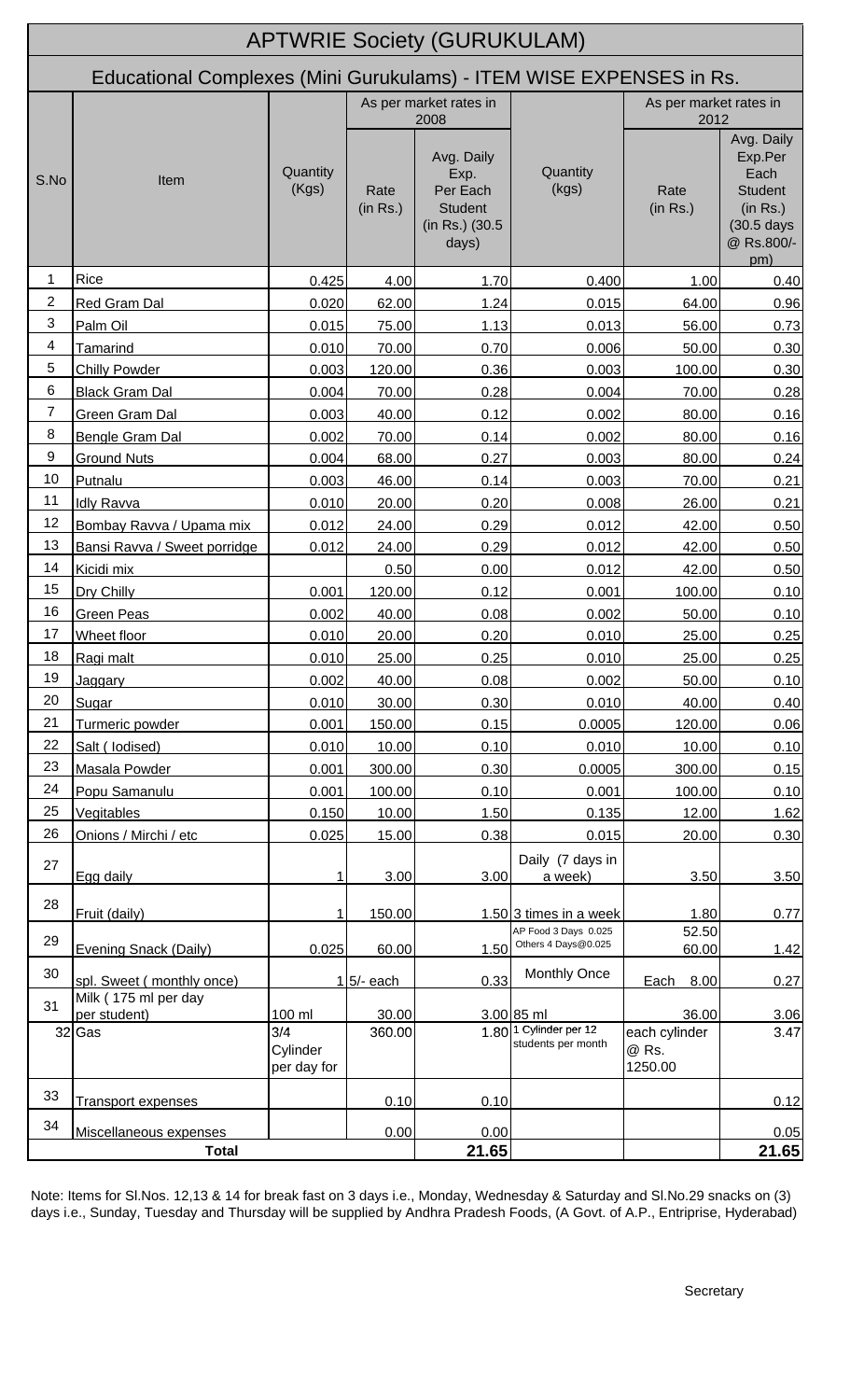## గురుకులం

## (ఆం(ధ్రప్రదేశ్ గిరిజన సంక్షేమ గురుకుల విద్యాలయముల సంస్థ (రి), హైదరాబాదు)

కస్తూర్భా గాంధీ బాలికల విద్యాలయములలో 2012-13 విద్యా సంవత్సరం నుండి రోజు వారీ అమలు చేయవలసిన సవరించబడిన మెనూ

- గతంతో కస్తూర్భా గాంధీ బాలికల గురుకుల విద్యాలయములలో రూ.750/- నెలకు ఒక విద్యార్థినికి డైట్ ఛార్జీకి అనుగుణంగా రోజువారీ అమలు చేయవలసిన మెనూను ఇవ్వడం జరిగింది.
- ్రపస్మతం అదే మొత్తంలో డైట్ ఛార్జీకి అనుగుణంగా ఈ క్రింది విధంగా కొద్దిపాటి సవరణలతో మార్పు చేస్తూ మరల పంపడం జరుగతున్నది.
- సంబంధిత కె.జి.బి.వి. స్పెషల్ ఆఫీసర్లు ఈ సవరించబడిన మెనూను డిసెంబరు, 2012 నుండి అమలు పరచవలసినదిగా ఆదేశించడమైనది.

| వారం     | ఉపాహారము                   | మధ్యాహ్న భోజనం                        | సాయింత్రం స్నాక్స్          | రా౹తి భోజనం            |
|----------|----------------------------|---------------------------------------|-----------------------------|------------------------|
| ఆదివారం  | రాగిమాల్టుతో పాలు,         | అన్నం, బిర్యాని, బంగాళాదుంపతో కుర్మా, | ఎ.పి.ఫ్రుడ్స్ వారి (పొడక్ట్ | అన్నం, వంకాయ కూర,      |
|          | చపాతి/ ఫూరి, కూర           | పెరుగు చట్నీ, గ్రుడ్డు దోసకాయ/        |                             | సాంబారు, మజ్జిగ, పండు  |
|          |                            | సొరకాయతో పప్పు, రసం                   |                             |                        |
| సోమవారం  | రాగిమాల్లుతో పాలు,         | అన్నం, తోటకూరతో పప్పు, క్యాబేజీ బఠాణి | పల్లి పట్టి /వేరుశనగ        | అన్నం, బెండకాయ కూర,    |
|          | ఎ.పి.ఫ్సుడ్స్ వారి ఉప్మా   | కూర, గ్రుడ్డు, రసం, మజ్జిగ            | అచ్చు                       | సాంబారు, మజ్జిగ        |
|          | మిక్స్ తో ఉప్మా            |                                       |                             |                        |
| మంగళవారం | రాగిమాల్లుతో పాలు,         | అన్నం, టొమేటో పప్పు, కాకరకాయ/ బీట్    | ఎ.పి.ఫ్రుడ్స్ వారి [పొడక్ట్ | అన్నం, దొండకాయ కూర,    |
|          | మైసూరుబజ్జీ                | రూట్ కూర, గ్రుడ్డు, రసం, మజ్జిగ       |                             | సాంబారు, మజ్జిగ, పండు  |
| బుధవారం  | రాగిమాల్టుతో పాలు,         | అన్నం, గోంగూర పప్పు, బీరకాయ           | శనగ గుగ్గిళ్లు /            | అన్నం, క్యాలీఫ్లవర్ /  |
|          | ఎ.పి. ఫ్రుడ్స్ వారి స్వీట్ | శనగపప్పు కూర, గ్రుడ్గు, రసం, మజ్జిగ   | అలసందలు                     | మునగకాయ టమాటా కలిపి    |
|          | పారిడ్                     |                                       |                             | కూర, సాంబారు, మజ్జిగ   |
| గురువారం | రాగిమాల్టుతో పాలు <b>,</b> | అన్నం, దోసకాయ పప్పు, వంకాయ బఠాణి,     | ఎ.పి.ఫ్రుడ్స్ వారి [పొడక్ట్ | అన్నం, పొట్లకాయ /      |
|          | ఫులిహార                    | గుడ్డు, రసం, మజ్జిగ                   |                             | గోరుచిక్కుడు, సాంబారు, |
|          |                            |                                       |                             | మజ్జిగ, పండు           |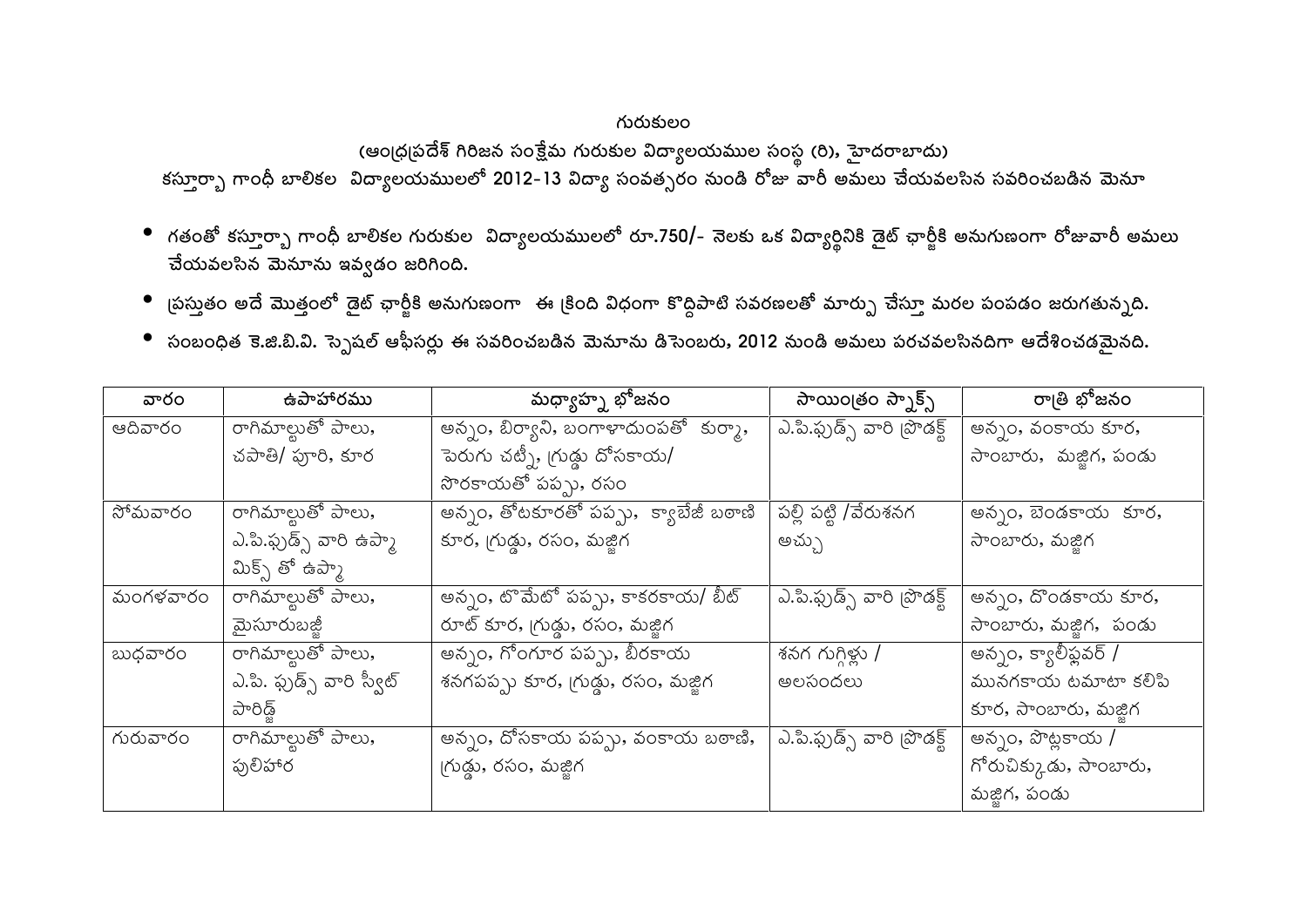| వారం     | ఉపాహారము                    | మధ్యాహ్న భోజనం                                 | సాయింౖతం స్నాక్స్      | రా౹తి భోజనం                   |
|----------|-----------------------------|------------------------------------------------|------------------------|-------------------------------|
| శు౹కవారం | ' రాగిమాల్టుతో పాలు, ఇడ్లీ, | అన్నం, బచ్చలి / మెంతి కూర పప్పు,               | ఉడకబెట్టిన బొబ్బర్లు / | అన్నం, అరటికాయ / టమాటా        |
|          | సాంబారు / చటీ <sub>)</sub>  | చిక్కుడు/క్యారెట్ కర్రి, గ్రుడ్డు, రసం, మజ్జిగ | ఉలవలతో చేసిన           | దోసకాయ కలిపి కూర,             |
|          |                             |                                                | గుగిళు                 | సాంబారు, మజ్జిగ, పండు         |
| శనివారం  | ' రాగిమాల్టుతో పాలు, ఎ.పి.  | అన్నం, పాలకూర / మునగాకు పప్పు, బీన్స్          | ్స్వీటు (రవ్వలడ్డూ /   | ' అన్నం, మిక్సిడ్ విజిటబుల్స్ |
|          | ఫ్ట్న వారి కిచిడి మిక్స్    | / బీట్రూటు కూర, గ్రుడ్డు, రసం, మజ్జిగ          | కేసరి / సేమియా)        | కూర, సాంబారు, మజ్జిగ          |

గమనికః- ైపైన పేర్కొనబడిన మెనూను ఖచ్చితంగా అమలు చేయవలెను. ైపైన మెనూలో పేర్కోనబడిన కూరగాయలు లేనప్పుడు అందుబాటులో ఉన్న కూరగాయలు ఉపయోగించవచ్చును. ఏ ఒక్క ఆకు కూర / కాయగూర వరుస దినాలలో ఇవ్వరాదు, అదే విధంగా వారంలో రెండు పర్యాయముల కంటే ఎక్కువగా ఉపయోగించరాదు. వివిధ సీజన్లలో దొరికే తాజా పండ్లు ఇవ్వవలెను. (పతి దినం ఖచ్చితంగా కోడి (గుడ్డు అందచేయవలెను.

త్రతి దినం హాస్టలుకు ఇవ్వబడిన సరుకుల వివరములు ెడైలీ ఇష్యూ రిజిష్టరు లో నమోదు చేయవలెను. అదే విధంగా ఎప్పటికప్పుడు స్టాకు రిజిష్టరులో కొనుగోలు చేసిన సరుకులు / వినియోగించిన వస్తువుల వివరములు నమోదు చేయవలెను. ఈ క్రమంలో నెలవారీ క్రభుత్వం నిర్దేశించిన డైట్ చార్జీలను దృష్టిలో ఉంచుకుని పెర్ క్యాపిటా మించకుండా విద్యార్థులకు పౌష్టికాహారం అందచేయవలెను.

విద్యార్థి ఒక్కంటికి కూరగాయలు మధ్యాహ్నం భోజనంలో 45 గ్రాములు, మరియు పప్పులో 15 గ్రాములు చొప్పున రాత్రి భోజనంలో 80 గ్రాములు మరియు సాంబారులో 10 గ్రాముల చొప్పున వినియోగించవలెను.

ఉదయం అల్సాహరం (సోమవారం, బుధవారం మరియు శనివారం) మరియు సాయంత్రం అల్పాహరం (ఆదివారం, మంగళవారం మరియు గురువారం) నిర్దేశించబడిన సరుకులు ఆంధ్రప్రదేశ్ ఫ్రుడ్స్ (ఆంధ్రప్రదేశ్ ప్రభుత్వ అనుబంధ సంస్థ), హైదరాబాదు వారిచే సరఫరా చేయబడును.

> సం/-కార్యదర్శి గురుకులం